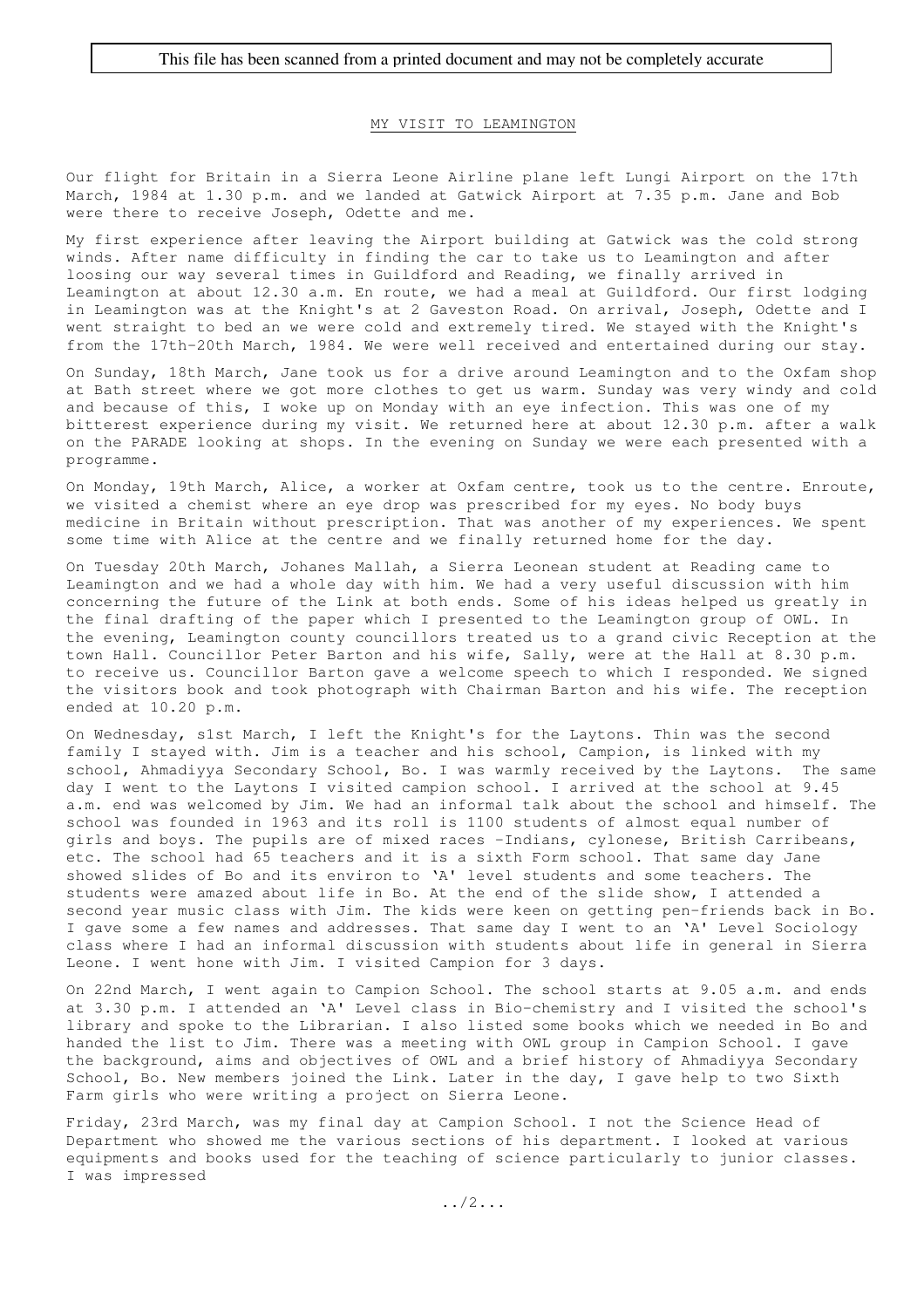with what was provided for the teaching of science. The Head of Department promised to help my school with science Equipments and books. I later addressed a Junior Geography class about life in Sierra Leone and they asked a lot of questions.

On the same day at 7.30 p.m. Jane, Odette, Joseph, Issa Koroma, a Sierra Leonean student from Hull and I attended a christian council meeting at Dale street. Issa was on a visit to me. At the end of the meeting, we went to a show later in the evening.

On the 24th March, Rashid Ahmad of 9 Woodway Avenue, Hampton Magna collected me at the Laytons and we drove to his address where I met his wife and children. From there we went straight to the Ahmadiyya Mission at 792 Washwood Road, BS 2JL, Birmingham where I was received by the Missionary-in -charge and some Ahmadis. We held a lengthy discussion on the Mission work in Sierra Leone and its improvements and achievements after which I had lunch together with then. Mr. Daud engaged me later on in a discussion on the Messiah and his teaching. We left the Mission house at about 4.20 p.m. and drove through Birmingham to see places of interest like the Picketing junction, a tall round building where a bomb was planted by the IRA last Christmas, coloured and Black Residential Areas etc. Birmingham, Mr. Rashid told me, in the second largest city in Britain and in about 23 Miles in area, on our way to Hampton Magna, we went through Strafford, the birth place of Shakespeare, the Avon and Shakespeare Theatre. We left Strafford at about 7.30 p.m. and returned to Hampton Magna where the Missionary, Rashid and I had dinner. Rashid later took me back home at about 10.00 p.m. I wan nicely treated by the Ahmadis of Birmingham particularly Rashid. He is a true friend and a Muslim.

On Sunday, 25th March, I visited Warwickshire college of Agriculture with Andrew Watts. At the college farm, I saw Goats, Pigs, cows and we made a round of the college and its workshop where Andrew works. It vas raining heavily and cold. We had coffee at the workshop. I was highly impressed about the college and the things I saw. We returned to Leamington at 6.30 p.m.

On Monday, 26th March, I visited St. John's Middle School which wanted a link with B.T.C. Experimental School, Bo. I was driven to the scholl by the Head, Mr. Cape. Although ay visit was a short one, I enjoyed my stay very such. I had coffee with the staff of 9 teachers and later gave a talk to classes six and seven pupils about life in Sierra Leone and Bo in particular. I received two souvenir booklets from Mr. Cape and a staff photograph. I also took pictures of the school. The school had 175 pupils on roll and is well equipped for its level.

On Tuesday, 27th March, Odette, Joseph and I were taken to coventry polytechnic by Dr. Phil Harris one time lecturer at Njala University College. He took us round the Polytechnic. We took pictures with his. At Conventry, we visited the old Cathedral bombed during the world war II and the newly built one. We later returned to Leamington to attend a teacher's seating at the Teacher's Centre 4.30 p.m. I returned home at 6.30 p.m.

Wednesday, 28th March, was another day for a visit to a school. Mr. Brain Austin who teaches at Alesford school took me to the school at 10.00 a.m. John Knight, Jane's husband, is the Deputy Head of the School. The school has a link with St. Andrews School, Bo. I spent the whole day at Alesford where I visited the Arts Room, Woodork section, Biology and, like Campion school, it is one of the most equipped scholls in Warwickshire. At the and of day at Alesford Brain took me to his house where I met his wife, Janice, mother and 3 children. The Austins are very lovely people and they treated me nicely. I was very such at home. They have a family link with Mr. J.B. Taylor, C.K.C Be. After having dinner with then, Brain drove me home at about 9.00 p.m.

../3...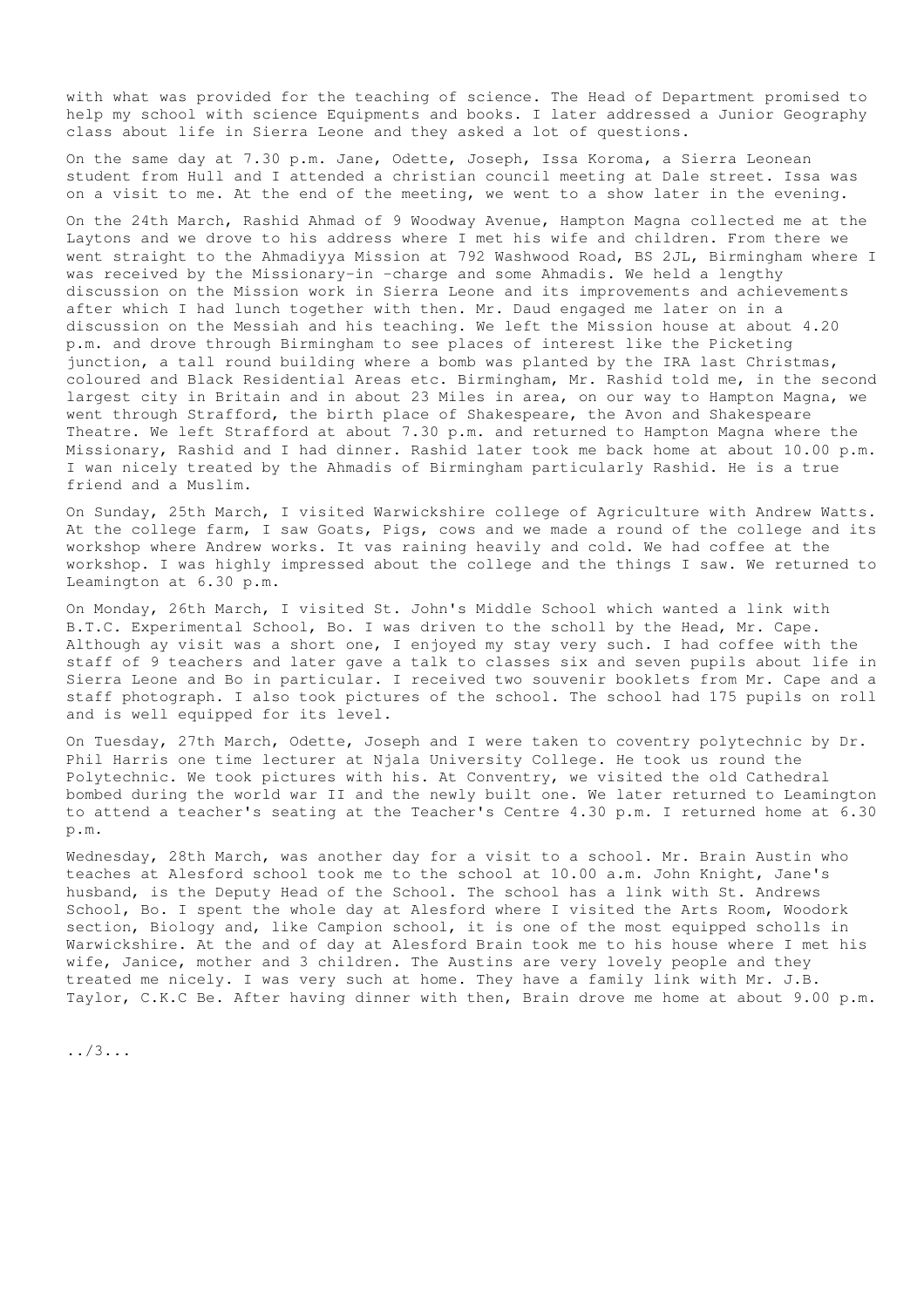Thursday, 29th March, ended my stay with the Layton's and I went over to stay with another family, the Begg's at 2 Clorendon Crescent. Chris is a self-employed Engineer while his wife Margaret is a Leamington county Councillor and also works as a volunteer at the Mid Warwickshire College of Education where Kombar Dumbar, a Sierra Leonean and David , a Malawian, are students doing building. I spent most of my evenings with these two friends. They were nice and hospitable. In the evening of 29th John and Moira Holliday gave us a dinner at 6.30 p.m.

Friday, 30th March, was one of my free days. I went to do some shopping.

Saturday, 31st March, Joseph, Odette and I were detailed for a B.B.C. World Service Interview at Bush House in London. I travelled to London with Messer Rashid and Ghafoor who were also to host me. On our way to London we had a stop over at slough to visit a British Ahmadi, Mr. Nasir Ward. We had lunch at his house and he joined us on our trip to London. We got to London and then to Bush House. Jane, Joseph and Odette had also arrived but Rayland Buck who was to interview us was not at work. So Sunday, 1st April, was agreed for the interview. The others had to return to Leamington because of lodging problems and I had to stay behind for the interview. Messers Rashid, Ward, Ghafoor and I went to Ahmadiyya Mission at Gressen Hall where we spent the night. I did not meet the Imam of London Mosque that day because of a heavy schedule but we were, however, received and lodged by the Assistant Imam of the Mosque. In the morning on 1st April, I met the Immam of London Mosque who gave me a hearty welcome. We had a lengthy discussion on OWL and its activities and about Ahmadiyya Mission in Sierra Leone. I was well treated during my stay with them. The Imam later sent an envelope for me through Mr. Rashid. I am very grateful for all that they did for me. Rashid, Ghafoor and I later in the afternon went to Bush House again for the interview. Buck was there to receive us and the interview took place as planned after which we went back to the Ahmadiyya Mission House for lunch. We finally left London for Leamington at about 5.30 p.m. Enroute to Leamington we passed through Windoor ( I saw the castle, the Queen's official Residence), Eton College, Slough and Oxford. ( The University with over 22 buildings each a separate department or college). We arrived in Leamington at 9.55 p.m. While in London I visited the House of Parliament, Picadilly Circus, Buckingham Palace, Harods, River Thames and Hyde Park. I saw the changing of the Guards at Buckingham Palace and 10, Downing street, the official Residence of the British Prime Minister. London was very expensive as compared to the subarban Towns and villages.

On Monday, 2nd April, I attended a Teacher's meeting with county councillors at 2.15 p.m. at Shire Hall and an Oxfam Campaign Group meeting at 8.30 p.m. at 4 Freeman's Close, Leamington. Four main topics were discussed at the Teacher's Meeting which Bob Crowther and I attended. They were:

- 1. Introduction of T.V.E.I.
- 2. The effect of falling rolls on the curriculum at Primary and Secondary school level.
- 3. Inadequate and Incompetent Teacher what Leamington Education Authority can do about it.
- 4. Implications of the " White Paper " on job training.

The seating had a big impact on me in that I saw how the Education Authorities in Britain sit with teachers to plan the future education of the children and to find solutions to educational problems which in lacking in Sierra Leone.

The Oxfam Campaign Group Meeting was based more on questions and answers- a kind of fact finding meeting. I was asked a lot of questions and I did my best to provide answers to them. The questions asked were centered around the following:

.../4...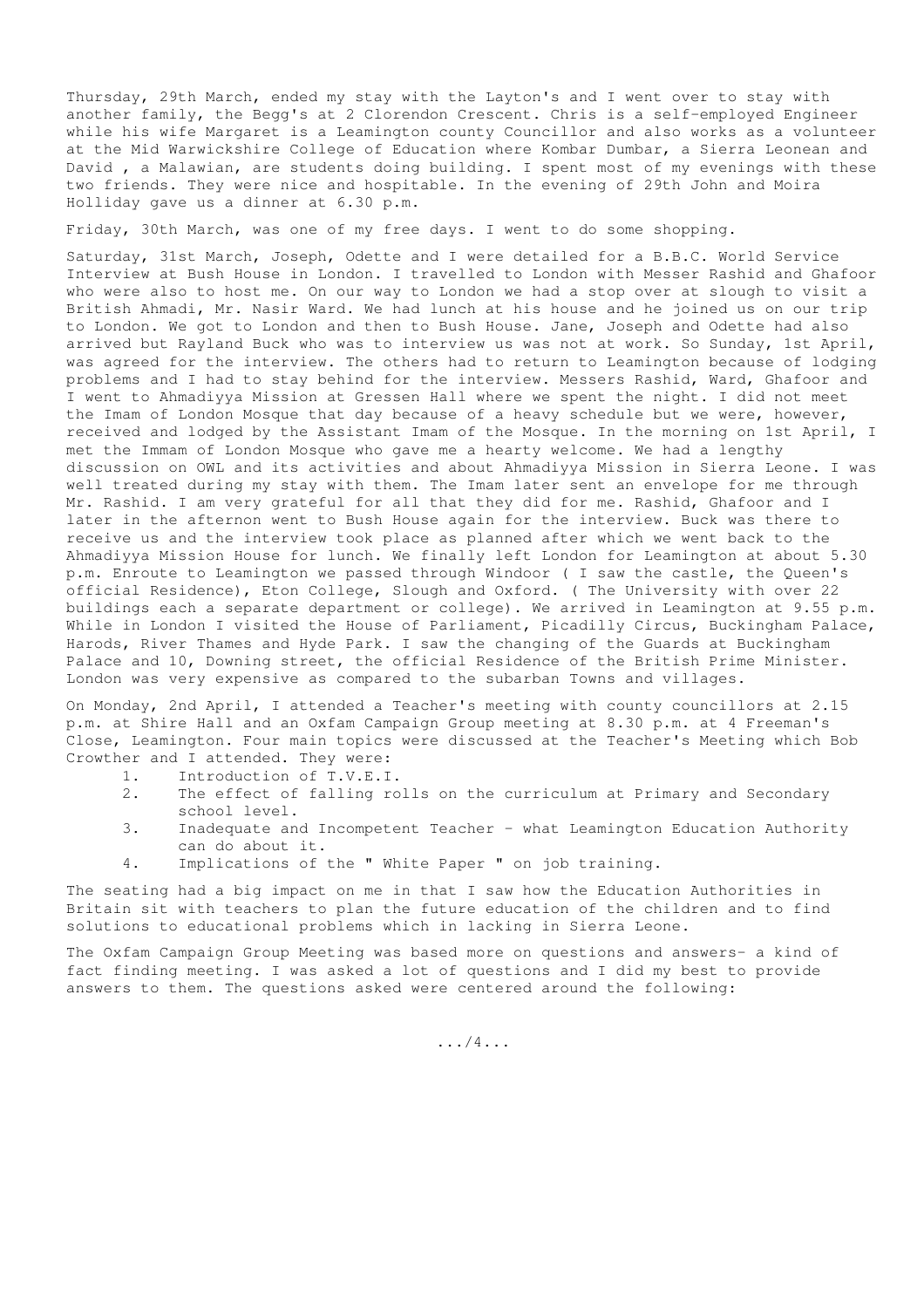- $-3 -$
- 1. Health facilities in Bo.
- 2. Educational facilities and organisations.
- 3. Agriculture.
- 4. The use of traditional Medicine in treatment.
- 5. Primary Health care programmes.
- 6. The status of Teachers in Sierra Leone.

I left the meeting at 10.20 p.m. and the Campaign Group members remained for further discussion.

On Tuesday, 3rd April, Jane took us to Coventry where Joseph, Odette, Jane and I had an interview with a Local Radio called " Mercia Sounds". We returned to Leamington after the interview at 2.30 p.m. to meet Strafford College students and to have an interview with a local press, the " Courier". I gave a talk on Sierra Leone to the Strafford college students while Odette and Joseph were interviewed by press. Both engagements took place simultaneously at the Third World Information Centre at Bath Street, Leamington.

On 4th April, I visited Milverton Combine School at Rugby Rugby Road, Leamington. I was met on arrival at the school by Bob Crowther, a Teacher, who introduced me to the head, Mr. Smith. Bob had once visited Sierra Leone and his school is linked with Methodist school, Bo. From the interaction of the pupils, it appeared that Bob has been doing marvellous job by letting the kids knew more about Sierra Leone and Methodist School. There was growing awareness of the link in the school probably because of Bob's visit. I attended the school's assembly at 10.30 a.m. All pupils were sitted on the floor singing very nice song. The Head gave them a sermon after which I gave a talk on Sierra Leone and its educational organisation. I later went to a 4th year class where the pupils asked me questions on life in Sierra Leone.

On the 5th April, I made a visit to Alcester school which is linked with Mambona school. Ann Parker, who has once visited Sierra Leone with Bob Crowther, is the Head of the School. She drove me to the school and took me round the school and also places of interest in the town. The teachers and pupils at the school were very friendly. The school keeps kids from 4-7 years after which they attend other schools. It is a kind of nursery school. I had lunch with the kids and attended their classes. Ann and I left Alcester at the end of the School day to return to Leamington. Enroute, we went through Strafford. This was my second visit to Strafford and we went to places of interest an before. I took a lot of pictures. After having coffee in a restaurant at the Royal Shakespeare Theatre we left Strafferd at about 5.45 p.m. We got to Leamington and Ann took as to her house where we had a nice dinner and refreshment. My visit to Alcesterand Milverton broadened ay knowledge about school organisation at various levels and stages. The pupils in Alcester were as keen as those in Milverton combined school and I really enjoyed my stay with then. I went home at 8.30 p.m.

Friday, 6th April, was a big day when we had our Sierra Leonean Evening at Town Hall, Leamington Spa. John Holliday and I got to the Hall at 7.00 p.m. to receive guests together with Councillor Barton and Sally Barton. About 250 people of all nationality attended the evening. The Sierra Leone High commissioner in London was represented by Mr. Kamara, Education Attache to the High Commission. We were treated to music by a group in London led by a chap called Tigie. The type of music provided by then was appealing and not typical of Sierra Leonean music. We, however, resorted to playing a recorded casette of Amie Kallon which was provided by Bob. The evening wan informal, chairman Barton and John Holliday gave speeches to which I responded. There was a lot of Booze, Sierra Leonean feed and socialisation. A lot of people were met but briefly. The evening ended at 10.30 p.m. and it was continued at Gill Cottril's house.

On the 7th April, there was a meeting of OWL/Leamington and OWL/Bo. Johaness, Francis Kaikai and Khalilu were present. The meeting was at Ken Hall's house. After a brief introduction by John Holliday, Chairman, OWL/Leamington I presented a paper on behalf of 0WL/Bo, which was followed by discussion. The 5 recommendations I made were accepted by OWL/Leamington and also other important requests made. 0WL/Leamingten granted us £100.00 for our "Resource Centre" in Bo, My thanks to Ken and Margaret Hall for hosting us and providing us with lunch during break.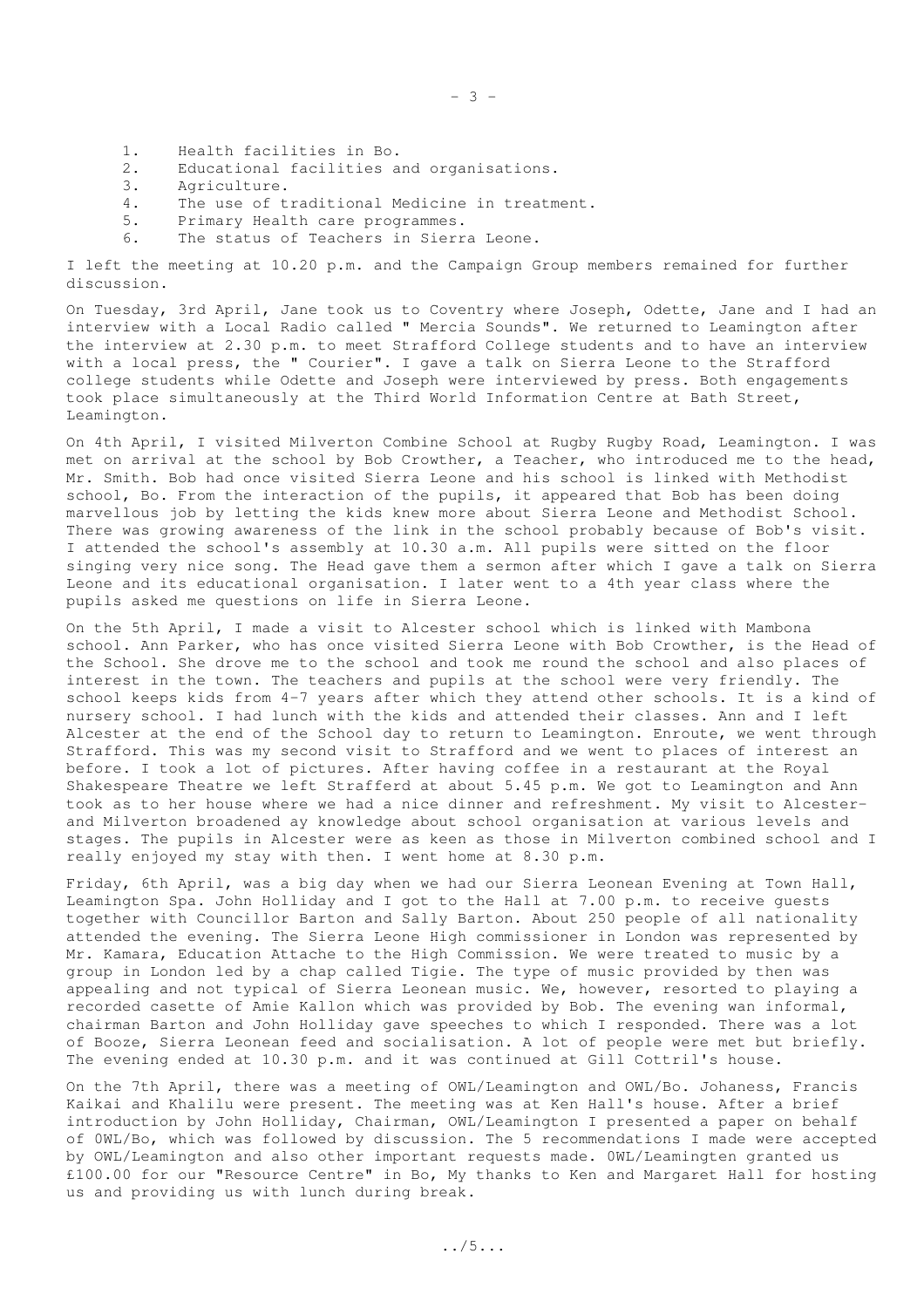The meeting ended at 2.30 p.m.

On Sunday, 8th April, Komba Dumbar, Odette, Andrew, a Zambian and I visited a farm near Radford. The farm was owned by the Antrobus who had worked on it for past 80 years. The farm had all modern amenities such as electricity, water supply, etc. We were nicely received by Ann whose brother joined us later. They were a hard-working family from what I learnt during our tour of the farm. Ann and Mrs. Antrobus later treated us to coffee and snacks. We were given gifts of the " young Farmers Club" jerseys each. We left the farm at about 5.30 p.m. for Leamington.

On Monday, 9th May, I ended my stay with the Beggs and I came ever to stay with Moira and John Holliday. Before my official stay with them, the Hollidays had had a long association with me. They had invited me to dinner and drinks even when I stayed with my earlier hosts. I was very much at home at the Hollidays and I enjoyed every bit of my stay with. John was fatherly while Moira was motherly. That same Monday Jane and I went to Swanick in Derbyshire to attend an Oxfam Conference which lasted from the 9th -IIth April. I was the only Sierra Leonean at the Conference. Other participants were mainly British people or people of British Nationality. The Conference was educative at every stage since it dealt with Third World Problems and how to solve then. I was able to understand how Oxfam raises its fund and how it operates all over the world. I was priviledged to meet Oxfam's chairman end Director and other officials of Oxfam. There was a lot of discussion with theme people about OWL and its activities. I addressed a cross section of the delegates in a workshop on " Linking ". This address was followed by questions and discussions. Participants in the end, gave their support to " Linking " and to OWL in particular. Highlights of the Conference included speeches, workshops, slide shown and pictorials. There was a Drama the second night in which people like Guy Stinger, Oxfam Director, featured. This was immediately followed by a Disco Night show which was attended by all delegates, both young and old. There was a lot of fun and enjoyment. The conference ended on the IIth April with a speech by by Guy Sringer, the outgoing Oxfam Director. Jane and I returned on Ilth April to Leamington for yet another Radio interview. This time it was B.B.C. correspondent who interviewed Odette, Joseph , Jane and I for a documentary on B.B.C..4. The interview took place at the Third World Information Centre at Bath Street, Leamington. I went home at 6.00 p.m. and in the evening I went to David and Komba.

On 12th April Joseph and I went to Coventry on an engagement with the Social Services Department We visited a workshop where mentally retarded people work. Their main work was the packing of assorted manufactured products such as nails, brushes screws, toothpastes, Golf club tops, etc. Time meant nothing to these people and the only punishment when they mis-behave is to ask then not to return to work the next day. Some did not take that lightly. They are paid £4.00 a week and a bus ticket is provided to take then to and from work. Some stayed with their relatives. They are provided with lunch at 75p. and with music and games. Our guide then took us to an old peoples home where the average for age entrance in 85. These people were well cared for by the state. I saw an old lady's room with many dolls because she treasures them, looking back on her life as a child. There was a lengthy discussion on how the House is run after which we had a tour of the Home and later lunch. It was amazing to see old people of over 80 able to move about and do things for themselves although a few were on wheel chairs or clutches. We lastly visited a children's Home which is provided for children. The children were provided with food, games and are even taught by a well-trained and qualified staff who had gone through a 4 year intensive training programme. One difficulty, the lady in-charge of the Old People House told us was to re-house some people who definately refuse to be re-housed if they are to leave their pets behind. They preferred staying in deplorable housing conditions with their pets. Jane took us back to Leamington in the day. In the evening John Holliday took Joseph, Odette, Moira and I to Strafford to watch " The Merchant of Venice " show at the Royal Shakespeare Theatre. It was a 3+ hours show and it ended at II.30 p.m. The show was nice and the Actors and Actresses did their beat in playing their parts well. We returned to Leamington at about 12.00 a.m.